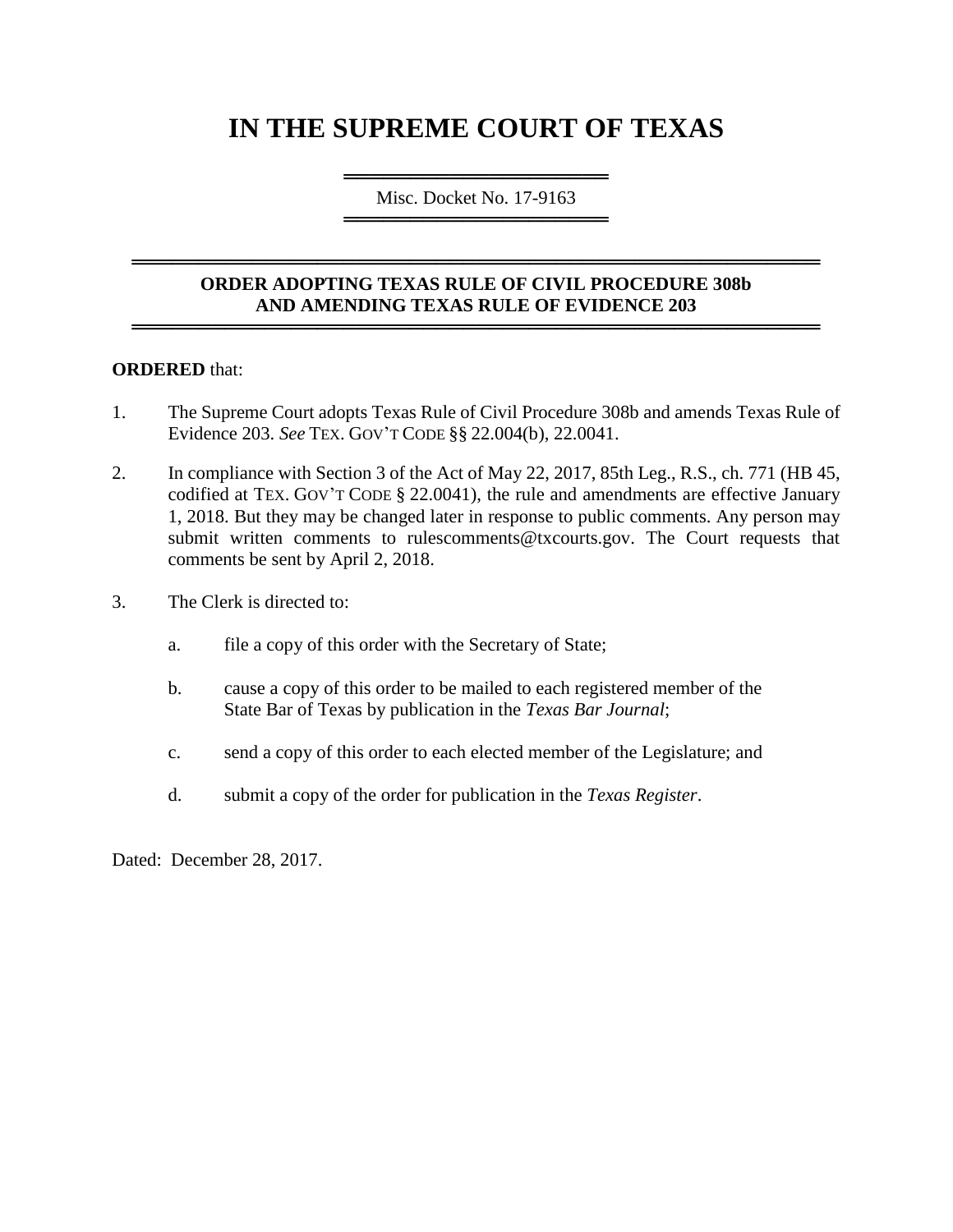Hecht, Chief Justice

Paul W. Green, Justice

Phil Johnson, Justice

nson<br>il lé

mas

Don R. Willett, Justice

va M. Guzman, Justice

Debra H. Lehrmann, Justice

Jeffrey S. Hoyd, Justice John P. Devine, Justice

Brown, Justice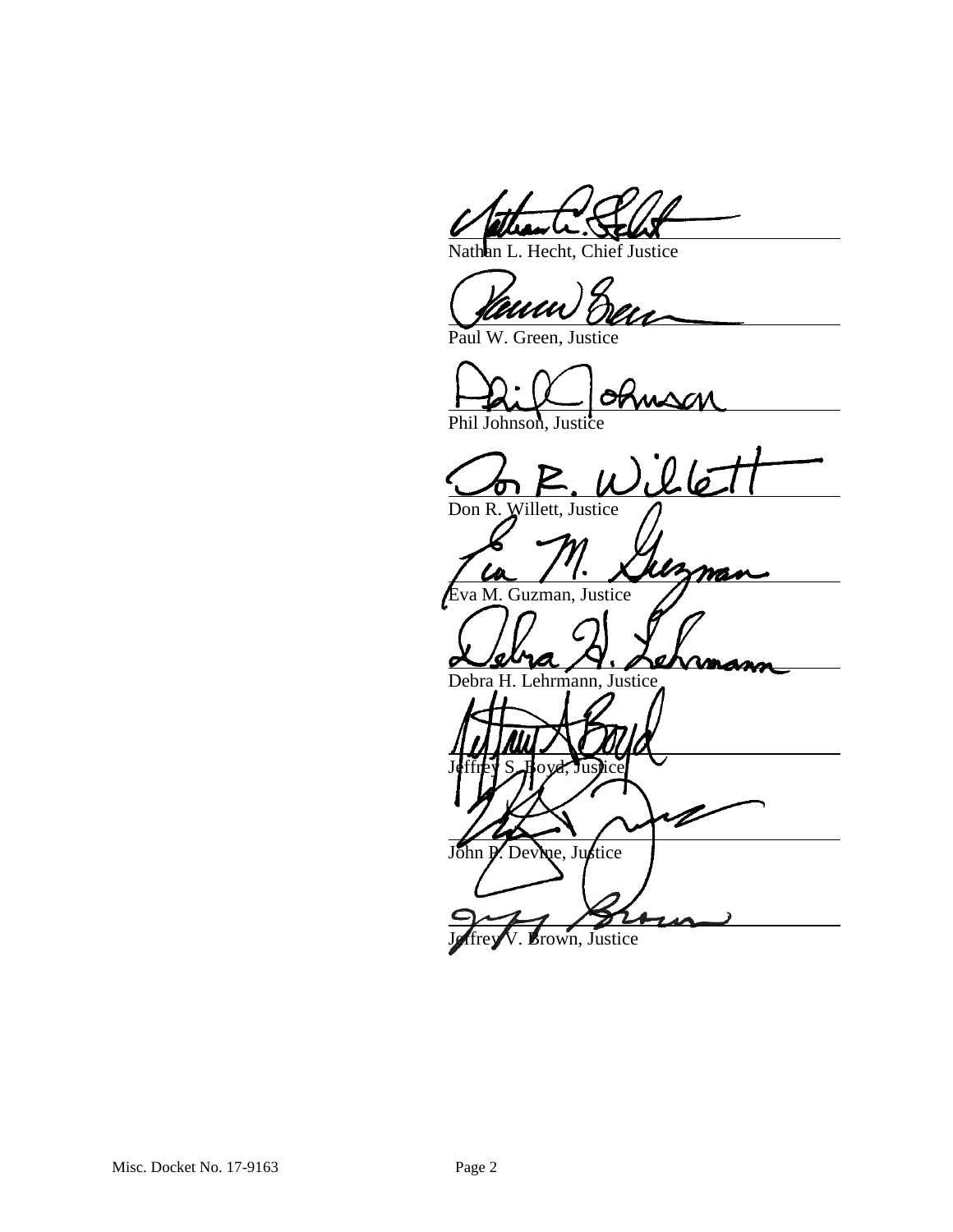**Rule 308b. Determining the Enforceability of a Judgment or Arbitration Award Based on Foreign Law in Certain Suits Under the Family Code** 

- (a) *Definitions.* In this rule:
	- (1) *Comity* means the recognition by a court of one jurisdiction of the laws and judicial decisions of another jurisdiction.
	- (2) *Foreign law* means a law, rule, or code of a jurisdiction outside of the states and territories of the United States.
- (b) *Applicability of This Rule.*
	- (1) Except as provided in (2) and (3), this rule applies to the recognition or enforcement of a judgment or arbitration award based on foreign law in a suit involving a marriage relationship or a parent-child relationship under the Family Code.
	- (2) This rule does not apply to an action brought under the International Child Abduction Remedies Act (22 U.S.C. § 9001 *et seq.*) concerning rights under the Hague Convention on the Civil Aspects of International Child Abduction.
	- (3) In the event of a conflict between this rule and any federal or state law, the federal or state law will prevail.
- (c) *Applicability of Texas Rule of Evidence 203.*
	- (1) Paragraphs (c) and (d) of Rule 203, Texas Rules of Evidence, apply to an action under this rule.
	- (2) Paragraphs (a) and (b) of Rule 203, Texas Rules of Evidence, do not apply to an action under this rule.
- (d) *Notice.*
	- (1) *Party Seeking Enforcement of a Judgment or Arbitration Award Based on Foreign Law.* Within 60 days of filing an original pleading, the party seeking enforcement must give written notice to the court and all parties that describes the court's authority to enforce or decide to enforce the judgment or award.
	- (2) *Party Opposing Enforcement of a Judgment or Arbitration Award Based on Foreign Law.* Within 30 days of the date that a notice under (1) is served, a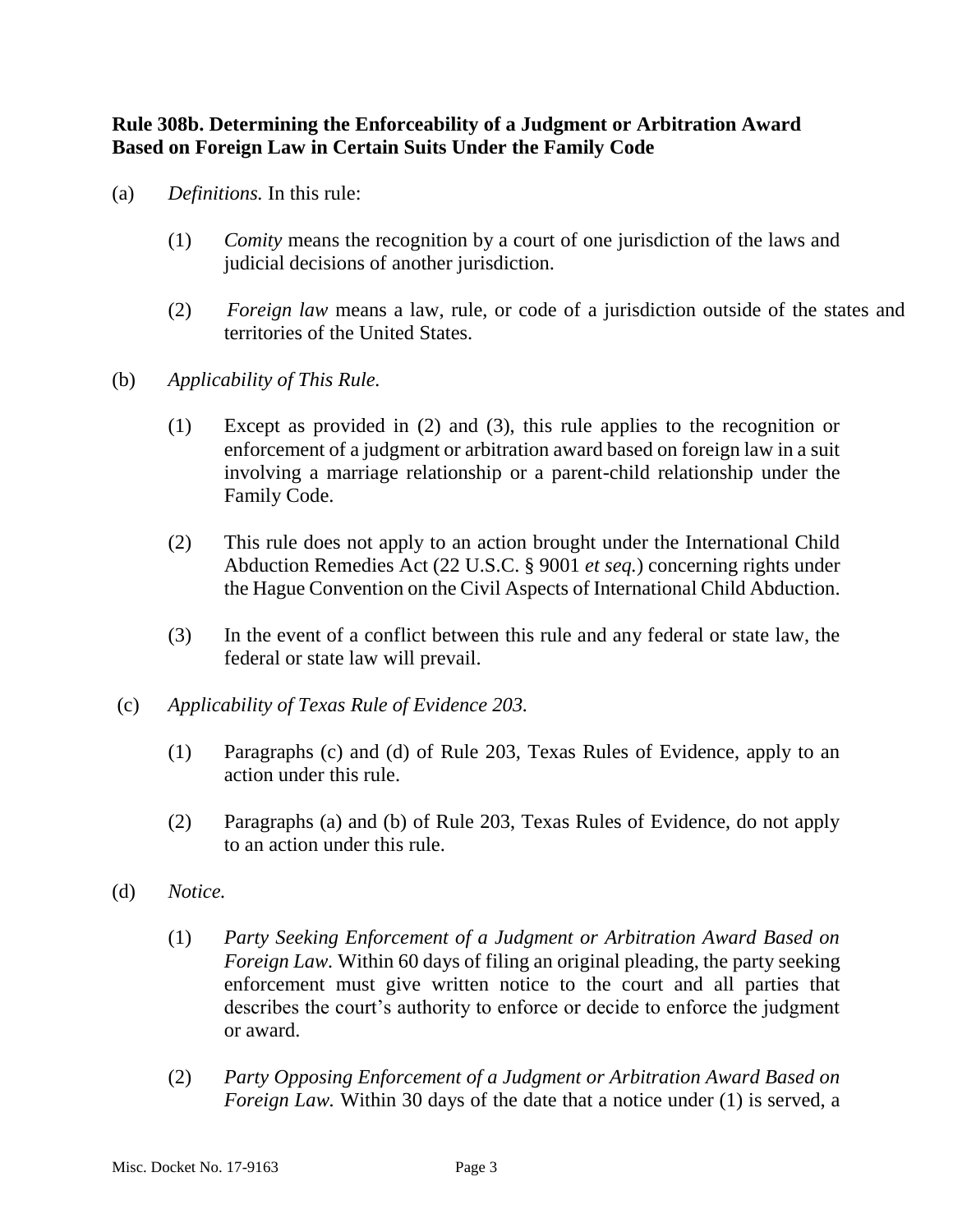party opposing enforcement must give written notice to the court and all parties that explains the basis for the party's opposition and states whether the party asserts that the judgment or award violates constitutional rights or public policy.

- (e) *Pretrial Conference.* Within 75 days of the date that a notice under (d)(1) is served, the court must conduct a pretrial conference to set deadlines and make other appropriate orders regarding:
	- (1) the submission of materials for the court to consider in determining foreign law;
	- (2) the translation of foreign-language documents; and
	- (3) the designation of expert witnesses.
- (f) *Determination Hearing and Order.*
	- (1) At least 30 days before trial, the court must conduct a hearing on the record to determine whether to enforce the judgment or award. The parties must have timely notice of the hearing.
	- (2) Within 15 days of the hearing, the Court must issue a written order on the determination that includes findings of fact and conclusions of law. This deadline must not be altered absent extraordinary circumstances.
	- (3) The court may issue any order necessary to preserve the principles of comity or the freedom to contract for arbitration while protecting against violations of constitutional rights and public policy.
	- (4) The court must comply with all requirements of this paragraph and make an independent determination whether to enforce the judgment or award even if no party opposes enforcement of the judgment or award.
- (g) *Temporary Orders.* Notwithstanding any other provision of this rule, the court may set filing deadlines and conduct the determination hearing to accommodate the circumstances of the case in connection with issuing temporary orders.